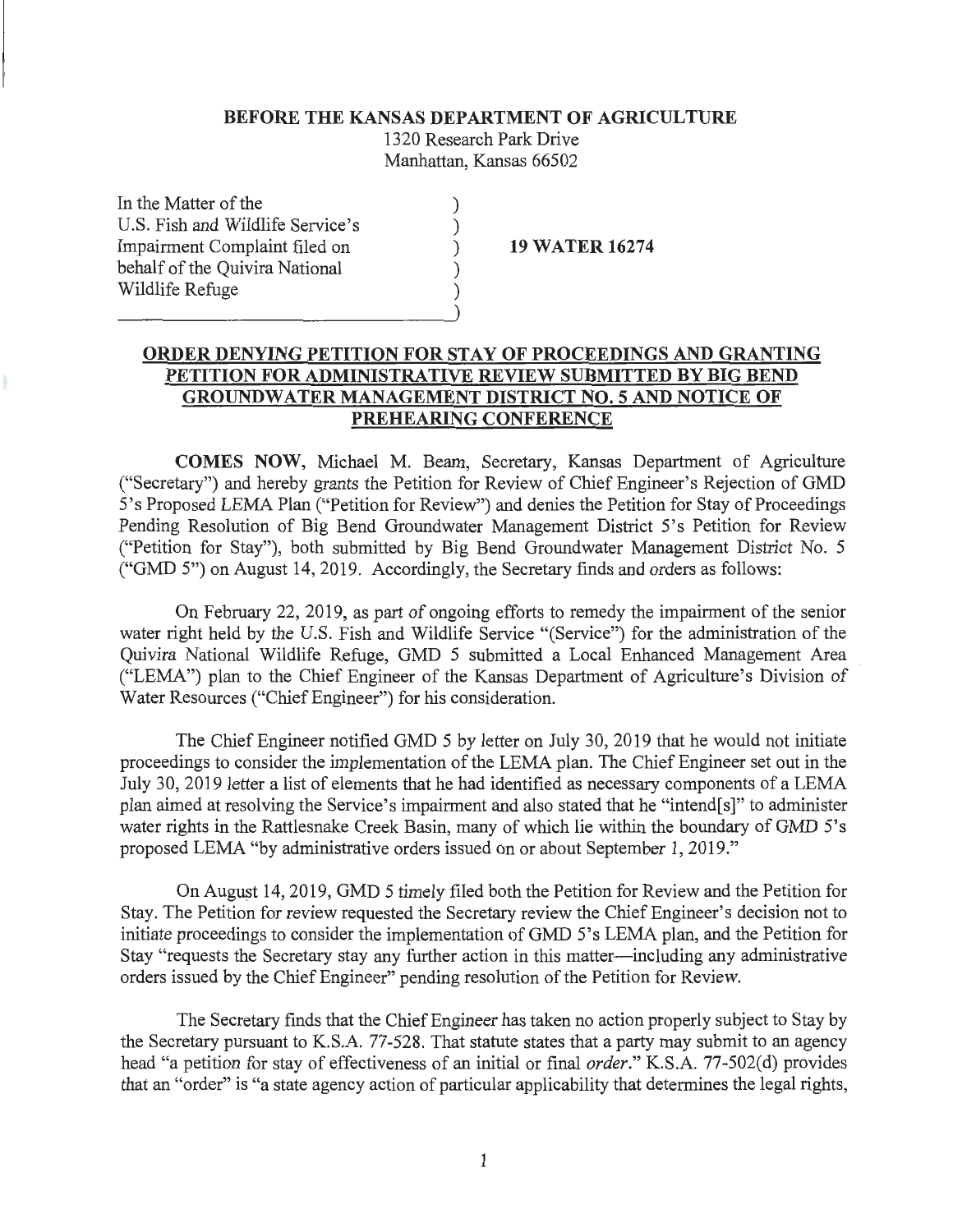duties, privileges, immunities or other legal interest of one or more specific persons." A statement by the Chief Engineer that he intends to take an action at some future date does not constitute an agency action of particular applicability or one that determines the legal rights, duties, immunities, or other legal interest of any person. The Chief Engineer has likewise not taken any other "further action in this matter" that meets the definition of an order pursuant to K.S.A. 77-502(d). A Stay can therefore not properly be granted.

Review by the Secretary shall be limited to determining whether the Chief Engineer should have initiated proceedings pursuant to K.S.A. 82a-1041 to consider the implementation of GMD 5's LEMA plan. Review by the Secretary shall not include a determination of whether GMD 5's LEMA plan should have been required to contain the components set out in the Chief Engineer's July 30, 2019 letter in order for proceedings pursuant to K.S.A. 82a-1041 to have been initiated or whether the Chief Engineer exceeded his statutory authority by listing those components in the July 30, 2019 letter. The Secretary urges GMD 5 and other stakeholders to move forward with implementing augmentation as well as voluntary water conservation initiatives and to renew efforts to arrive at and agree to a solution that resolves the Service's impairment during the pendency of this matter.

The prehearing conference shall be held on **September 16,2019 at 10:00 a.m.** The primary purpose of this prehearing conference shall be to discuss preliminary matters and formulate a procedure for the remainder of the proceeding.

The prehearing conference will be conducted by telephone pursuant to K.S.A. 77-517(a). All parties are instructed to dial 866-620-7326 at the designated time. When prompted, enter the following conference code: 5731469809.

The prehearing conference is being held pursuant to K.S.A. 77-516. At any time during the proceeding, without further notice, the prehearing conference may be converted into a conference hearing or summary proceeding for disposition of the matter.

Any party who fails to attend or participate in the prehearing conference, hearing or other stage of the proceeding may be found to be in default pursuant to K.S.A. 77-520.

**IT IS SO ORDERED, THIS**  $\overline{3}c^{\frac{1}{2}}$  **DAY OF AUGUST, 2019.** 

Michael M. Beam, Secretary Kansas Department of Agriculture